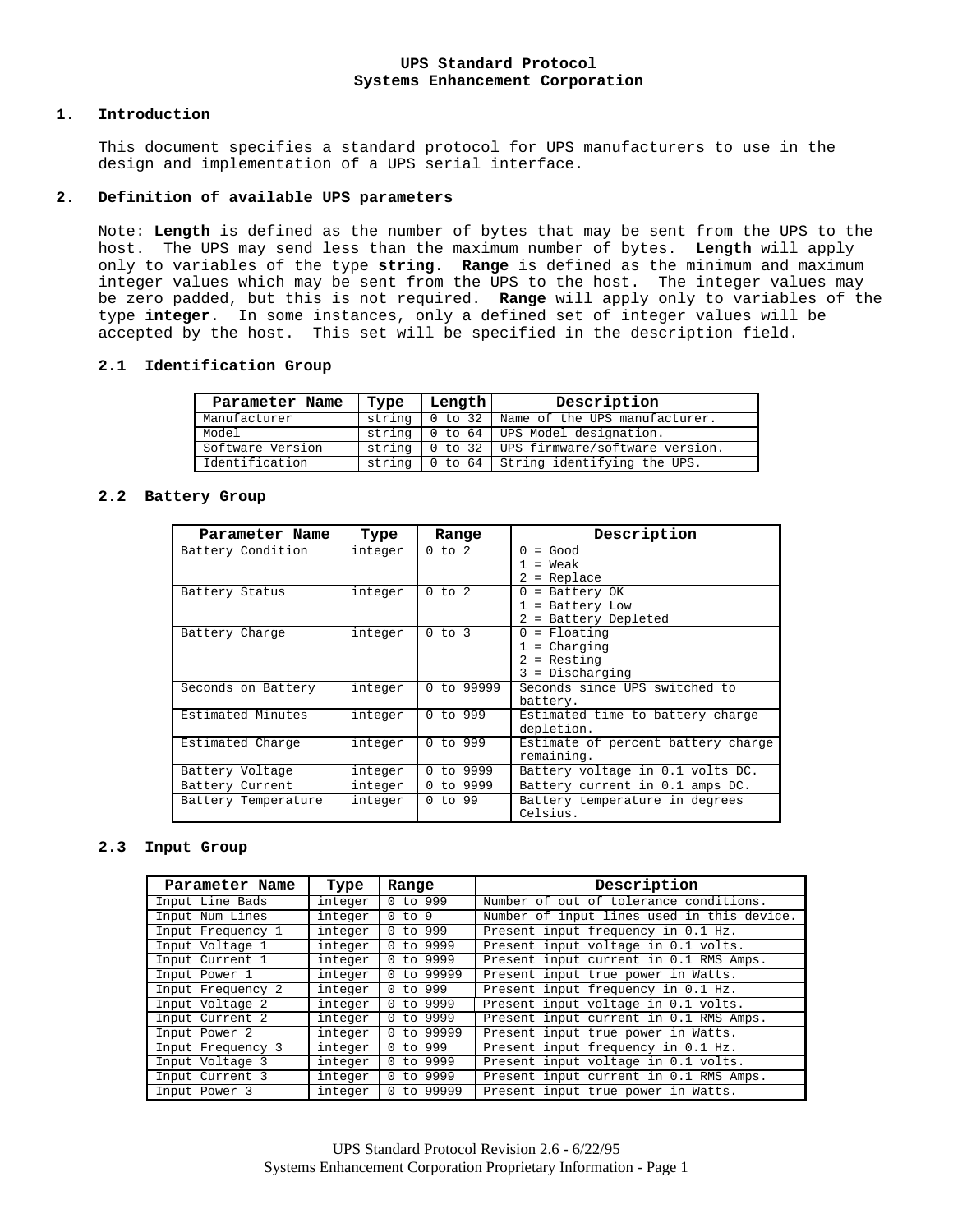# **2.4 Output Group**

| Parameter Name   | Type    | Range      | Description                                   |
|------------------|---------|------------|-----------------------------------------------|
| Output Source    | integer | $0$ to $5$ | Present source of output power                |
|                  |         |            | $1 =$ On Battery<br>= Normal                  |
|                  |         |            | $3 = Reducing$<br>= On Bypass                 |
|                  |         |            | 4 = Boosting<br>$5 = 0$ ther                  |
| Output Frequency | integer | $0$ to 999 | Present output frequency in 0.1 Hz            |
| Output Num Lines | integer | $0$ to $9$ | Number of output lines used in this device.   |
| Output Voltage 1 | integer | 0 to 9999  | Present output voltage in 0.1 volts.          |
| Output Current 1 | integer | 0 to 9999  | Present output current in 0.1 RMS Amps.       |
| Output Power 1   | integer | 0 to 99999 | Present output true power in Watts.           |
| Output Load 1    | integer | $0$ to 999 | Percent of UPS power capacity presently used. |
| Output Voltage 2 | integer | 0 to 9999  | Present output voltage in 0.1 volts.          |
| Output Current 2 | integer | 0 to 9999  | Present output current in 0.1 RMS Amps.       |
| Output Power 2   | integer | 0 to 99999 | Present output true power in Watts.           |
| Output Load 2    | integer | $0$ to 999 | Percent of UPS power capacity presently used. |
| Output Voltage 3 | integer | 0 to 9999  | Present output voltage in 0.1 volts.          |
| Output Current 3 | integer | 0 to 9999  | Present output current in 0.1 RMS Amps.       |
| Output Power 3   | integer | 0 to 99999 | Present output true power in Watts.           |
| Output Load 3    | integer | $0$ to 999 | Percent of UPS power capacity presently used. |

# **2.5 Bypass Group**

| Parameter Name   | Type    | Range                        | Description                                 |
|------------------|---------|------------------------------|---------------------------------------------|
| Bypass Frequency | integer | $0$ to 999                   | Present bypass frequency in 0.1 Hz.         |
| Bypass Num Lines | integer | 0 to 9                       | Number of bypass lines used in this device. |
| Bypass Voltage 1 | integer | to 9999<br>$\Omega$          | Present bypass voltage in 0.1 volts.        |
| Bypass Current 1 | integer | to 9999<br>$\Omega$          | Present bypass current in 0.1 RMS Amps.     |
| Bypass Power 1   | integer | to 99999<br>0                | Present bypass true power in Watts.         |
| Bypass Voltage 2 | integer | to 9999<br>$^{(1)}$          | Present bypass voltage in 0.1 volts.        |
| Bypass Current 2 | integer | to 9999<br>0                 | Present bypass current in 0.1 RMS Amps.     |
| Bypass Power 2   | integer | to 99999                     | Present bypass true power in Watts.         |
| Bypass Voltage 3 | integer | to 9999<br>0                 | Present bypass voltage in 0.1 volts.        |
| Bypass Current 3 | integer | to 9999<br>0                 | Present bypass current in 0.1 RMS Amps.     |
| Bypass Power 3   | integer | to 99999<br>$\left( \right)$ | Present bypass true power in Watts.         |

# **2.6 Alarm Group**

| Parameter Name          | Type    | Length            | Description                        |
|-------------------------|---------|-------------------|------------------------------------|
| Alarm Temperature       | integer | $0 \text{ or } 1$ | $0$ = Temperature OK               |
|                         |         |                   | 1 = Over Temperature               |
| Alarm Input Bad         | integer | $0 \text{ or } 1$ | $0 = Input OK$                     |
|                         |         |                   | = Input Fault<br>$\mathbf{1}$      |
| Alarm Output Bad        | integer | $0$ or $1$        | $0 =$ Output OK                    |
|                         |         |                   | $1 =$ Output Fault                 |
| Alarm Overload          | integer | $0 \text{ or } 1$ | $0 =$ UPS not Overloaded           |
|                         |         |                   | $1 = UPS$ Overloaded               |
| Alarm Bypass Bad        | integer | $0 \text{ or } 1$ | $0 = Bypass OK$                    |
|                         |         |                   | $1$ = Bypass Fault                 |
| Alarm Output Off        | integer | $0 \text{ or } 1$ | $0 =$ Output On                    |
|                         |         |                   | $1 =$ Output Off                   |
| Alarm UPS Shutdown      | integer | $0$ or $1$        | = UPS not. Shutdown<br>$\Omega$    |
|                         |         |                   | $1 = UPS Shutdown$                 |
| Alarm Charger Failure   | integer | $0$ or $1$        | $0 =$ Charger OK                   |
|                         |         |                   | $1$ = Charger Fault                |
| Alarm System Off        | integer | $0 \text{ or } 1$ | $0 = System On$                    |
|                         |         |                   | $1 = System$ Off                   |
| Alarm Fan Failure       | integer | $0$ or $1$        | $0 = \text{Fan OK}$                |
|                         |         |                   | $1$ = Fan Fault                    |
| Alarm Fuse Failure      | integer | $0 \text{ or } 1$ | $0 =$ Fuse OK                      |
|                         |         |                   | $1$ = Fuse Fault                   |
| Alarm General Fault     | integer | $0$ or $1$        | $0 = General system OK$            |
|                         |         |                   | 1 = General system Fault           |
| Alarm Awaiting Power    | integer | $0$ or $1$        | $0 = Not$ Awaiting Power           |
|                         |         |                   | 1 = Awaiting Power                 |
| Alarm Shutdown Pending  | integer | $0$ or $1$        | $0 = No$ shutdown Pending          |
|                         |         |                   | $1 = Shutdown Pending$             |
| Alarm Shutdown Imminent | integer | $0$ or $1$        | = No Shutdown Imminent<br>$\Omega$ |
|                         |         |                   | 1 = Shutdown Imminent              |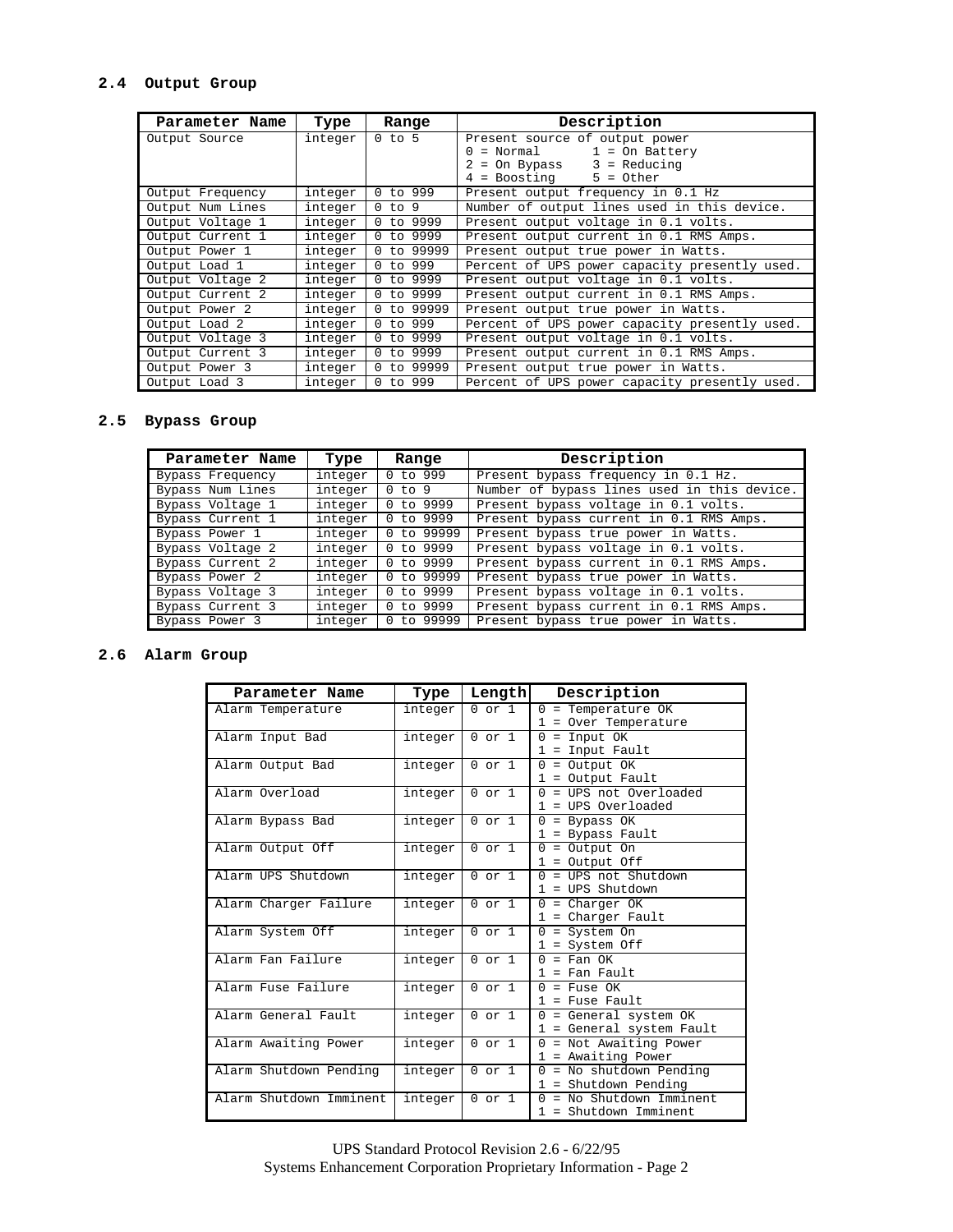# **2.7 Test Group**

| Parameter Name       | Type    | Length/Range | Description                                                                                                                                              |
|----------------------|---------|--------------|----------------------------------------------------------------------------------------------------------------------------------------------------------|
| Test Results Summary | integer | $0$ to 5     | $0 = No test performed$<br>= Test Passed<br>$2$ = Test in progress<br>3 = General Test failed<br>4 = Battery Test failed<br>5 = Deep Battery Test failed |
| Test Results Detail  | string  | $0$ to $64$  | Additional information about<br>the last self test.                                                                                                      |
| Test Type            | integer | $-1$ to 3    | $-1$ = Abort test in progress<br>$=$ No test<br>= General Systems Test<br>= Ouick Battery Test<br>$\overline{a}$<br>3 = Deep Battery Calibration         |

# **2.8 Control Group**

| Parameter Name                        | Type    | Range                                             | Description                                                                |
|---------------------------------------|---------|---------------------------------------------------|----------------------------------------------------------------------------|
| Shutdown Type                         | integer | $1$ or $2$                                        | Shutdown action to be taken:<br>$1 = UPS$ output only                      |
|                                       |         |                                                   | $2$ = Entire UPS                                                           |
| Shutdown After Delay                  | integer | $-1$ to 9999999                                   | Perform shutdown action defined by<br>Shutdown Type after indicated number |
|                                       |         |                                                   | seconds.                                                                   |
|                                       |         |                                                   | $-1$ = Cancel shutdown                                                     |
|                                       |         |                                                   | $0 =$ Shutdown immediately                                                 |
| Startup After Delay                   | integer | $-1$ to 9999999                                   | Start output after indicated number                                        |
|                                       |         |                                                   | of seconds.                                                                |
|                                       |         |                                                   | $-1$ = Cancel countdown                                                    |
|                                       |         |                                                   | $0 =$ Start output immediately                                             |
| Reboot With Duration                  | integer | Perform immediate shutdown action<br>0 to 9999999 |                                                                            |
|                                       |         |                                                   | defined by Shutdown Type and wait                                          |
|                                       |         |                                                   | indicated number of seconds before                                         |
|                                       |         |                                                   | restarting.                                                                |
| $1$ or $2$<br>Auto Restart<br>integer |         | Flag indicating whether UPS should                |                                                                            |
|                                       |         |                                                   | be automatically restarted after a                                         |
|                                       |         |                                                   | shutdown.                                                                  |
|                                       |         |                                                   | $1$ = Automatic Restart                                                    |
|                                       |         |                                                   | 2 = Manual Restart                                                         |

# **2.9 Configuration Group**

|                                |         | Range/     |                                                                                                                         |  |
|--------------------------------|---------|------------|-------------------------------------------------------------------------------------------------------------------------|--|
| Parameter Name                 | Type    | Length     | Description                                                                                                             |  |
| Nominal Input Voltage          | integer | $0$ to 999 | Nominal input voltage in Volts.                                                                                         |  |
| Nominal Input Frequency        | integer | 0 to 999   | Nominal input frequency in 0.1 Hz.                                                                                      |  |
| Nominal Output Voltage         | integer | 0 to 999   | Nominal output voltage in Volts.                                                                                        |  |
| Nominal Output Frequency       | integer | $0$ to 999 | Nominal output frequency in 0.1 Hz.                                                                                     |  |
| Nominal Volt-Amp Rating        | integer | 0 to 99999 | Nominal Volt-Amp rating.                                                                                                |  |
| Nominal Output Power           | integer | 0 to 99999 | Nominal true power rating in Watts.                                                                                     |  |
| Nominal Low Battery Time       | integer | $0$ to 99  | Number of estimated minutes remaining<br>at which a low battery condition is<br>declared.                               |  |
| Audible Alarm                  | integer | 1 to 4     | State of the audible alarm:<br>$1 = Disabled$<br>$2 =$ Enabled<br>$3 =$ Muted<br>4 = Disabled Until Low Battery Warning |  |
| Low Voltage Transfer<br>Point. | integer | 0 to 999   | Minimum input line voltage in Volts<br>before UPS transfers to battery backup.                                          |  |
| High Voltage Transfer<br>Point | integer | $0$ to 999 | Maximum input line voltage in Volts<br>before UPS transfers to battery backup.                                          |  |
| Battery Installed Date         | string  | 8          | The date that the battery was installed<br>in the UPS (format mmddyyyy).                                                |  |
| Nominal Battery Life           | integer | 0 to 99999 | The length of nominal useful battery<br>life in days.                                                                   |  |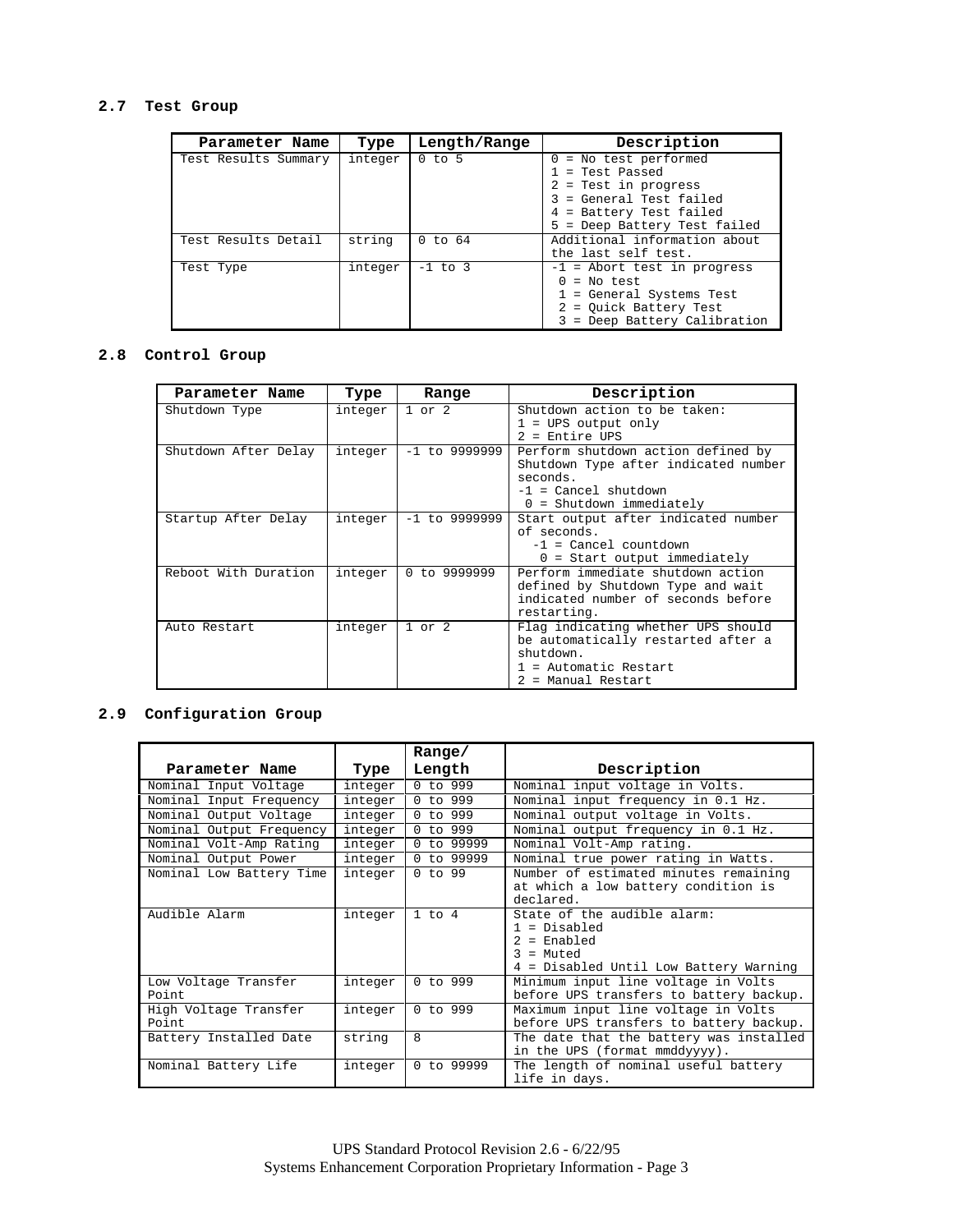# **2.10 Baud Rate**

| Parameter Name<br>Type<br>Range |         |                 | Description                                                                  |  |  |
|---------------------------------|---------|-----------------|------------------------------------------------------------------------------|--|--|
| UPS Baud Rate                   | integer | See Description | Baud rate of the UPS. Valid values are<br>1200, 2400, 4800, 9600, and 19200. |  |  |

# **2.11 ID Number Assignments**

| ID#            | <b>Parameter</b>              | <b>Command</b>  | Group          |
|----------------|-------------------------------|-----------------|----------------|
| 1              | <b>Alarm Awaiting Power</b>   | ST <sub>5</sub> | Alarm          |
| $\overline{c}$ | Alarm Bypass Bad              | ST <sub>5</sub> | Alarm          |
| 3              | Alarm Charger Failure         | ST <sub>5</sub> | Alarm          |
| $\overline{4}$ | Alarm Fan Failure             | ST <sub>5</sub> | Alarm          |
| 5              | Alarm Fuse Failure            | ST <sub>5</sub> | Alarm          |
| 6              | Alarm General Fault           | ST <sub>5</sub> | Alarm          |
| 7              | Alarm Input Bad               | ST <sub>5</sub> | Alarm          |
| 8              | Alarm Output Bad              | ST <sub>5</sub> | Alarm          |
| 9              | Alarm Output Off              | ST <sub>5</sub> | Alarm          |
| 10             | Alarm Overload                | ST <sub>5</sub> | Alarm          |
| 11             | Alarm Shutdown Imminent       | ST <sub>5</sub> | Alarm          |
| 12             | Alarm Shutdown Pending        | ST5             | Alarm          |
| 13             | Alarm System Off              | ST <sub>5</sub> | Alarm          |
| 14             | Alarm Temperature             | ST <sub>5</sub> | Alarm          |
| 15             | Alarm UPS Shutdown            | ST <sub>5</sub> | Alarm          |
| 16             | Audible Alarm                 | <b>NOM</b>      | Configuration  |
| 17             | <b>Auto Restart</b>           | <b>ATR</b>      | Control        |
| 18             | <b>Battery Charge</b>         | ST <sub>1</sub> | <b>Battery</b> |
| 19             | <b>Battery Condition</b>      | ST1             | <b>Battery</b> |
| 20             | <b>Battery Current</b>        | ST <sub>1</sub> | <b>Battery</b> |
| 21             | <b>Battery Installed Date</b> | <b>NOM</b>      | Configuration  |
| 22             | <b>Battery Status</b>         | ST <sub>1</sub> | <b>Battery</b> |
| 23             | <b>Battery Temperature</b>    | ST1             | <b>Battery</b> |
| 24             | <b>Battery Voltage</b>        | ST <sub>1</sub> |                |
| 25             | <b>Bypass Current 1</b>       | ST <sub>4</sub> | <b>Battery</b> |
|                |                               |                 | <b>Bypass</b>  |
| 26             | <b>Bypass Current 2</b>       | ST <sub>4</sub> | <b>Bypass</b>  |
| 27             | <b>Bypass Current 3</b>       | ST <sub>4</sub> | <b>Bypass</b>  |
| 28             | <b>Bypass Frequency</b>       | ST <sub>4</sub> | <b>Bypass</b>  |
| 29             | <b>Bypass Num Lines</b>       | ST <sub>4</sub> | <b>Bypass</b>  |
| 30             | <b>Bypass Power 1</b>         | ST <sub>4</sub> | <b>Bypass</b>  |
| 31             | <b>Bypass Power 2</b>         | ST <sub>4</sub> | <b>Bypass</b>  |
| 32             | <b>Bypass Power 3</b>         | ST <sub>4</sub> | <b>Bypass</b>  |
| 33             | <b>Bypass Voltage 1</b>       | ST <sub>4</sub> | <b>Bypass</b>  |
| 34             | <b>Bypass Voltage 2</b>       | ST <sub>4</sub> | <b>Bypass</b>  |
| 35             | <b>Bypass Voltage 3</b>       | ST <sub>4</sub> | <b>Bypass</b>  |
| 36             | <b>Estimated Charge</b>       | ST <sub>1</sub> | <b>Battery</b> |
| 37             | <b>Estimated Minutes</b>      | ST <sub>1</sub> | <b>Battery</b> |
| 38             | High Voltage Transfer Point   | <b>NOM</b>      | Configuration  |
| 39             | Identification                | UID             | Identification |
| 40             | Input Current 1               | ST <sub>2</sub> | Input          |
| 41             | Input Current 2               | ST <sub>2</sub> | Input          |
| 42             | Input Current 3               | ST <sub>2</sub> | Input          |
| 43             | Input Frequency 1             | ST <sub>2</sub> | Input          |
| 44             | <b>Input Frequency 2</b>      | ST <sub>2</sub> | Input          |
| 45             | Input Frequency 3             | ST <sub>2</sub> | Input          |
| 46             | <b>Input Line Bads</b>        | ST <sub>2</sub> | Input          |
| 47             | <b>Input Num Lines</b>        | ST <sub>2</sub> | Input          |
| 48             | Input Power 1                 | ST <sub>2</sub> | Input          |
| 49             | Input Power 2                 | ST <sub>2</sub> | Input          |
| 50             | Input Power 3                 | ST <sub>2</sub> | Input          |
| 51             | Input Voltage 1               | ST <sub>2</sub> | Input          |
| 52             | Input Voltage 2               | ST <sub>2</sub> | Input          |
| 53             | Input Voltage 3               | ST <sub>2</sub> | Input          |
| 54             | Low Voltage Transfer Point    | <b>NOM</b>      | Configuration  |
| 55             | Manufacturer                  | MAN             | Identification |
| 56             | Model                         | <b>MOD</b>      | Identification |
| 57             | Nominal Battery Life          | <b>NOM</b>      | Configuration  |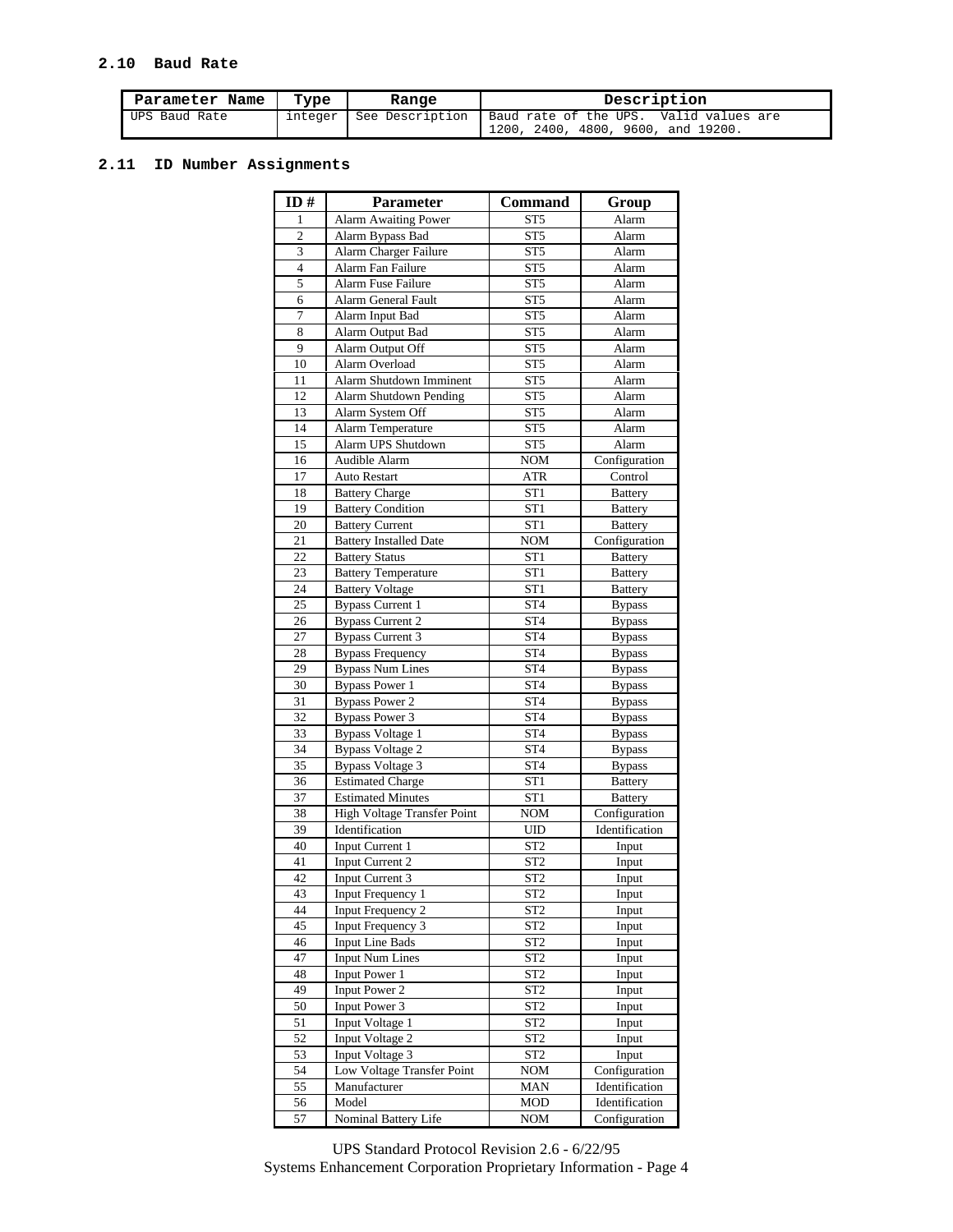| ID# | <b>Parameter</b>            | <b>Command</b>  | Group                             |
|-----|-----------------------------|-----------------|-----------------------------------|
| 58  | Nominal Input Frequency     | <b>NOM</b>      | Configuration                     |
| 59  | Nominal Input Voltage       | <b>NOM</b>      | Configuration                     |
| 60  | Nominal Low Battery Time    | <b>NOM</b>      | Configuration                     |
| 61  | Nominal Output Frequency    | <b>NOM</b>      | Configuration                     |
| 62  | Nominal Output Power        | <b>NOM</b>      | $\overline{\text{Configuration}}$ |
| 63  | Nominal Output Voltage      | <b>NOM</b>      | Configuration                     |
| 64  | Nominal Volt-Amp Rating     | <b>NOM</b>      | Configuration                     |
| 65  | Output Current 1            | ST <sub>3</sub> | Output                            |
| 66  | Output Current 2            | ST <sub>3</sub> | Output                            |
| 67  | Output Current 3            | ST <sub>3</sub> | Output                            |
| 68  | <b>Output Frequency</b>     | ST <sub>3</sub> | Output                            |
| 69  | Output Load 1               | ST <sub>3</sub> | Output                            |
| 70  | Output Load 2               | ST <sub>3</sub> | Output                            |
| 71  | Output Load 3               | ST <sub>3</sub> | Output                            |
| 72  | <b>Output Num Lines</b>     | ST <sub>3</sub> | Output                            |
| 73  | Output Power 1              | ST <sub>3</sub> | Output                            |
| 74  | Output Power 2              | ST <sub>3</sub> | Output                            |
| 75  | Output Power 3              | ST <sub>3</sub> | Output                            |
| 76  | <b>Output Source</b>        | ST <sub>3</sub> | Output                            |
| 77  | Output Voltage 1            | ST <sub>3</sub> | Output                            |
| 78  | Output Voltage 2            | ST <sub>3</sub> | Output                            |
| 79  | Output Voltage 3            | ST <sub>3</sub> | Output                            |
| 80  | <b>Reboot With Duration</b> | <b>RWD</b>      | Control                           |
| 81  | Seconds on Battery          | ST <sub>1</sub> | <b>Battery</b>                    |
| 82  | Shutdown Type               | <b>SDA</b>      | Control                           |
| 83  | Shutdown After Delay        | <b>PSD</b>      | Control                           |
| 84  | Software Version            | <b>VER</b>      | Identification                    |
| 85  | <b>Startup After Delay</b>  | <b>STD</b>      | Control                           |
| 86  | <b>Test Results Detail</b>  | <b>STR</b>      | Test                              |
| 87  | <b>Test Results Summary</b> | <b>STR</b>      | Test                              |
| 88  | <b>Test Type</b>            | <b>TST</b>      | Test                              |
| 89  | <b>UPS Baud Rate</b>        | <b>UBR</b>      | Configuration                     |

### **3. Communications**

### **3.1 Operating Parameters**

Baud Rate - 2400 (default - can be modified with the UBR command) Data Bits - 8 Stop Bits - 1<br>Parity - No - None

# **3.2 Message Format**

| Header             | Message Type | ∣Data Length        | Data                      |
|--------------------|--------------|---------------------|---------------------------|
| $(1 \text{ byte})$ | (1 byte)     | $(3 \text{ bytes})$ | $(128 \text{ bytes max})$ |

### **3.2.1 Header**

The message header is a single byte of data. The header will be a **^** (carat) character.

# **3.2.2 Message Type**

The message type is a single byte of data. The type will be one of the following:

|         |  | 0 - Command rejected  |  | (from UPS to attached system) |  |
|---------|--|-----------------------|--|-------------------------------|--|
|         |  | 1 - Command accepted  |  | (from UPS to attached system) |  |
|         |  | P - Poll command      |  | (from attached system to UPS) |  |
|         |  | S - Set command       |  | (from attached system to UPS) |  |
| $\star$ |  | - Unsolicited data    |  | (from UPS to attached system) |  |
|         |  | D     – Data returned |  | (from UPS to attached system) |  |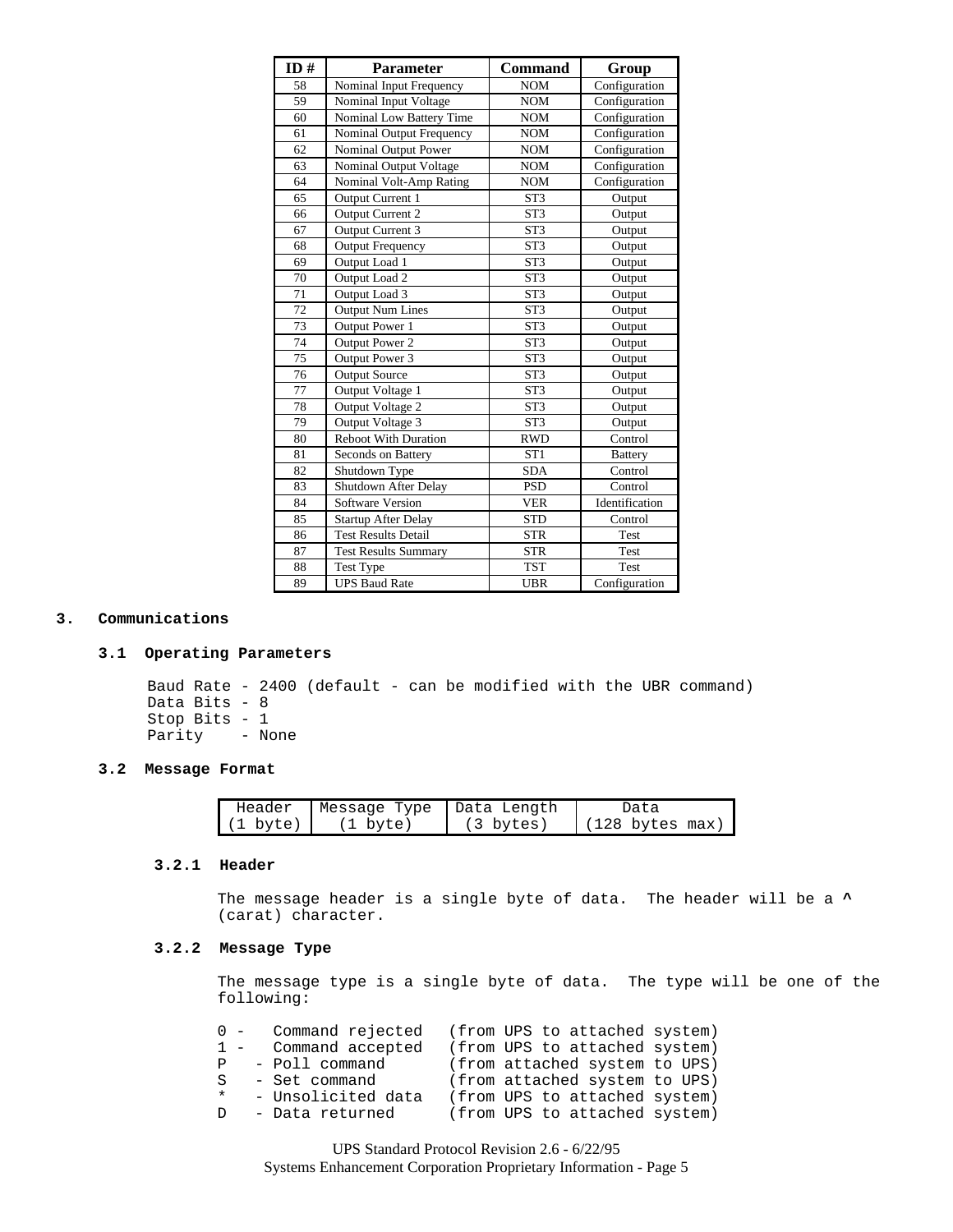# **3.2.3 Data Length**

The data length is the number of bytes of data passed.

# **3.2.4 Data**

All data will be comma delimited. The variables should comply with the order specified in 3.3.1 and 3.3.4. If a variable value is not currently available, a comma with no data should be placed in the variable location. It is not necessary to provide commas beyond the last data value. For example, the ST1 command (Battery group) can return up to 9 data values. If only the 2nd, 4th, and 6th variables have valid data, the UPS response will have the following format :

 $^{\wedge}$ D010,1,,22,,82

Note that it is not necessary to provide the final 3 commas since there is no valid data for the final 3 variables.

### **3.3 Messages from the attached system to the UPS**

|                 |                    | Max Data                        |                                                                                              |
|-----------------|--------------------|---------------------------------|----------------------------------------------------------------------------------------------|
| Command         | Description        | Length                          | Parameters Returned                                                                          |
|                 |                    | (bytes)                         |                                                                                              |
| AP1             | Available          | 128                             | Comma delimited parameter ID numbers                                                         |
|                 | Parameters 1       |                                 | indicating which parameters are available<br>from the UPS. $(ID #'s 1-46)$                   |
| AP2             | Available          | 128                             | Comma delimited parameter ID numbers                                                         |
|                 | Parameters 2       |                                 | indicating which parameters are available                                                    |
|                 |                    |                                 | from the UPS. $(ID #'s 47-89)$                                                               |
| ATR             | Auto Reboot        | $\mathbf{1}$<br>$\overline{32}$ | Auto reboot parameter                                                                        |
| MAN             | UPS Manufacturer   |                                 | Manufacturer                                                                                 |
| MOD             | UPS Model          | 64                              | UPS model                                                                                    |
| <b>NOM</b>      | UPS Nominal Values | 55                              | Nominal Input Voltage, Nominal Input                                                         |
|                 |                    |                                 | Frequency, Nominal Output Voltage, Nominal<br>Output Frequency, Nominal VA Rating, Nominal   |
|                 |                    |                                 | Output Power, Low Battery Time, Audible                                                      |
|                 |                    |                                 | Alarm, Low Voltage Transfer Point, High                                                      |
|                 |                    |                                 | Voltage Transfer Point, Battery Installed                                                    |
|                 |                    |                                 | Date, Nominal Battery Life                                                                   |
| <b>SDA</b>      | Shutdown Action    | 1                               | Shutdown Type                                                                                |
| ST1             | Status group 1     | $\overline{32}$                 | Battery Condition, Battery Status, Battery                                                   |
|                 | (Battery)          |                                 | Charge, Seconds on Battery, Estimated                                                        |
|                 |                    |                                 | Minutes, Estimated Charge, Battery Voltage,                                                  |
|                 |                    |                                 | Battery Current, Battery Temperature                                                         |
| ST <sub>2</sub> | Status group 2     | 65                              | Input Line Bads, Input Num Lines, Input                                                      |
|                 | (Input)            |                                 | Frequency 1, Input Voltage 1, Input Current                                                  |
|                 |                    |                                 | 1, Input Power 1, Input Frequency 2, Input                                                   |
|                 |                    |                                 | Voltage 2, Input Current 2, Input Power 2,                                                   |
|                 |                    |                                 | Input Frequency 3, Input Voltage 3, Input                                                    |
|                 |                    |                                 | Current 3, Input Power 3                                                                     |
| ST3             | Status group 3     | 66                              | Output Source, Output Frequency, Output Num                                                  |
|                 | (Output)           |                                 | Lines, Output Voltage 1, Output Current 1,                                                   |
|                 |                    |                                 | Output Power 1, Output Load 1, Output Voltage<br>2, Output Current 2, Output Power 2, Output |
|                 |                    |                                 | Load 2, Output Voltage 3, Output Current 3,                                                  |
|                 |                    |                                 | Output Power 3, Output Load 3                                                                |
| ST4             | Status group 4     | 53                              | Bypass Frequency, Bypass Num Lines, Bypass                                                   |
|                 | (Bypass)           |                                 | Voltage 1, Bypass Current 1, Bypass Power 1,                                                 |
|                 |                    |                                 | Bypass Voltage 2, Bypass Current 2, Bypass                                                   |
|                 |                    |                                 | Power 2, Bypass Voltage 3, Bypass Current 3,                                                 |
|                 |                    |                                 | Bypass Power 3                                                                               |
| ST <sub>5</sub> | Status group 5     | 29                              | Alarm Temperature, Alarm Input Bad, Alarm                                                    |
|                 | (Alarm)            |                                 | Output Bad, Alarm Overload, Alarm Bypass Bad,                                                |
|                 |                    |                                 | Alarm Output Off, Alarm UPS Shutdown, Alarm                                                  |
|                 |                    |                                 | Charger Failure, Alarm System Off, Alarm Fan                                                 |
|                 |                    |                                 | Failure, Alarm Fuse Failure, Alarm General                                                   |
|                 |                    |                                 | Fault, Alarm Awaiting Power, Alarm Shutdown                                                  |
|                 |                    |                                 | Pending, Alarm Shutdown Imminent                                                             |
| STR             | Self Test Results  | 66                              | Self Test Result Summary, Self Test Result<br>Details                                        |
|                 |                    |                                 |                                                                                              |

### **3.3.1 Poll Commands**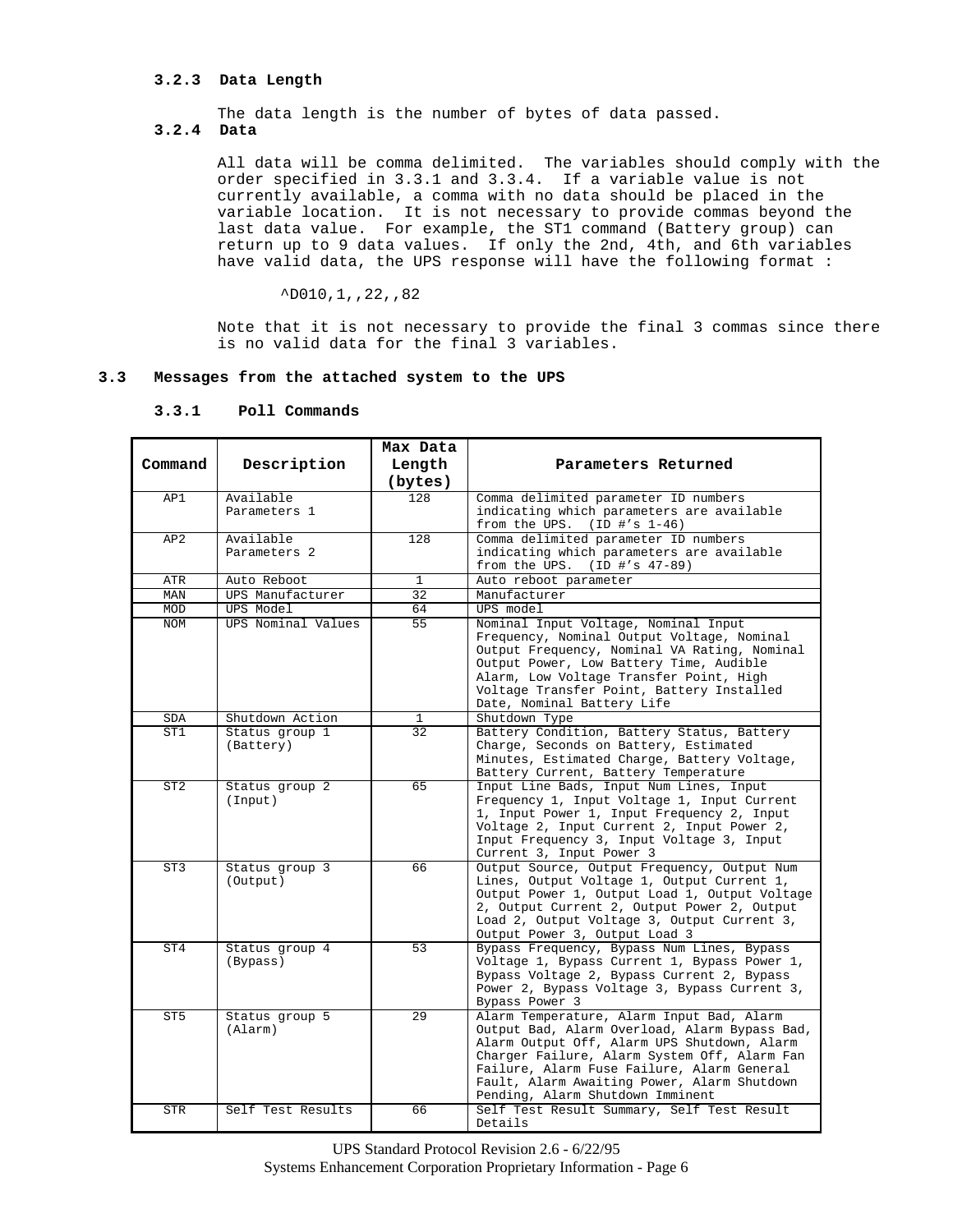| "JBR | UPS Baud Rate      | UPS Baud Rate                        |
|------|--------------------|--------------------------------------|
| "JID | UPS Identification | UPS identification                   |
| VER  | UPS Version        | UPS firmware and/or software version |

### **3.3.1.1 Available Parameters**

The **AP1** command will return a string of data which specifies which of the parameters (1-46) are available from the UPS. The data will be a list of supported ID numbers separated by commas. If a parameter is supported, that ID number is included in this list. If the parameter is not supported, that ID number will not be returned.

The **AP2** command is identical to the AP1 command except that it specifies which of the parameters (47-89) are available from the UPS.

### **3.3.1.2 UPS Identification**

The **ATR** poll command will return 1 byte of data which provides the Auto Reboot value stored in the UPS.

| Parameter Name   Max Length | Units   |
|-----------------------------|---------|
| Auto Reboot                 | integer |

The **MAN** command will return up to 32 bytes of data which provide the UPS Manufacturer value stored in the UPS.

| Parameter Name   Max Length | Units  |
|-----------------------------|--------|
| Manufacturer                | strina |

The **MOD** command will return up to 64 bytes of data which provide the UPS Model Number value stored in the UPS.

| Parameter Name   Max Length   Units |        |
|-------------------------------------|--------|
| Model                               | string |

The **SDA** poll command will return 1 byte of data which provides the Shutdown Type value stored in the UPS.

| Parameter Name | Max Length | Units   |
|----------------|------------|---------|
| Shutdown Type  |            | integer |

The **UID** command will return up to 64 bytes of data which provide the UPS Identification string value stored in the UPS.

| Parameter Name     | Max Length   Units |        |
|--------------------|--------------------|--------|
| UPS Identification |                    | string |

The **VER** command will return up to 32 bytes of data which provide the UPS Software/Hardware version value(s) stored in the UPS.

| Parameter Name   | Max Length   Units |        |
|------------------|--------------------|--------|
| Software Version |                    | strina |

The **NOM** command will return up to 55 bytes of data (including commas) which provide the UPS Nominal values stored in the UPS. All values are comma delimited.

| Parameter Name          | Max Length | Units    |
|-------------------------|------------|----------|
| Nominal Input Voltage   |            | volts    |
| Nominal Input Frequency |            | $0.1$ Hz |
| Nominal Output Voltage  |            | volts    |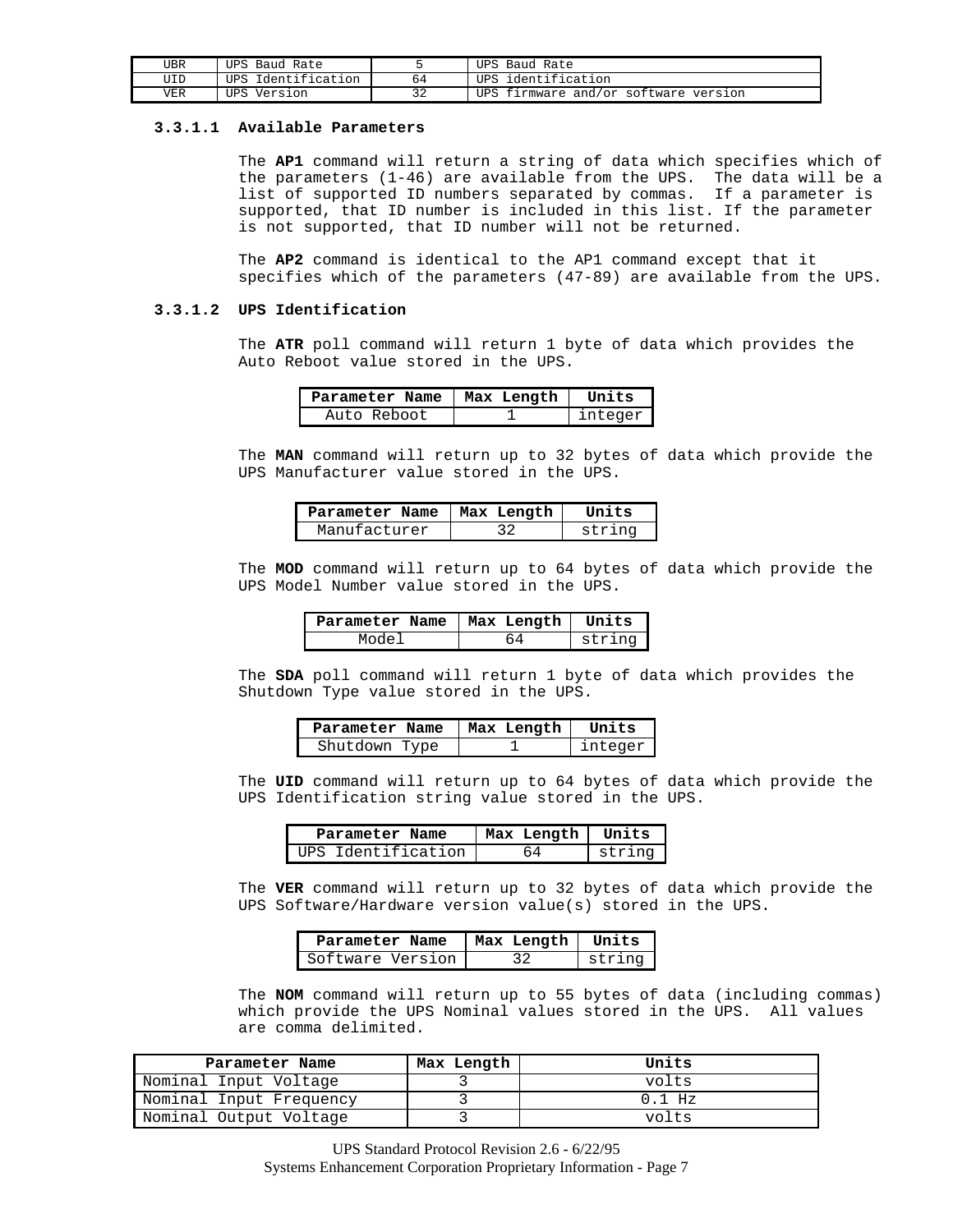| Parameter Name              | Max Length | Units                                                                        |
|-----------------------------|------------|------------------------------------------------------------------------------|
| Nominal Output Frequency    |            | $0.1$ Hz                                                                     |
| Nominal VA Rating           | 5          | volt-amps                                                                    |
| Nominal Output Power        | 5          | watts                                                                        |
| Low Battery Time            | 2          | minutes                                                                      |
| Audible Alarm               |            | $1 =$ disabled<br>$2 =$ enabled<br>= muted<br>4 = disabled until low battery |
| Low Voltage Transfer Point  | 3          | volts                                                                        |
| High Voltage Transfer Point | 3          | volts                                                                        |
| Battery Installed Date      | 8          | mmddyyyy                                                                     |
| Nominal Battery Life        | 5          | days                                                                         |

# **3.3.1.3 UPS Status**

The **ST1** command will return up to 32 bytes of data (including commas) which provide dynamic information about the status of the UPS. All values are comma delimited.

| Parameter Name      | Max Length | Units                |
|---------------------|------------|----------------------|
| Battery Condition   | 1          | 0<br>= Good          |
|                     |            | = Weak               |
|                     |            | 2.<br>= Replace      |
| Battery Status      | 1          | 0<br>= Battery OK    |
|                     |            | 1 = Battery Low      |
|                     |            | 2 = Battery Depleted |
| Battery Charge      | 1          | = Floating<br>0      |
|                     |            | = Charging           |
|                     |            | $2$ = Resting        |
|                     |            | $3 = Discharqing$    |
| Seconds On Battery  | 5          | seconds              |
| Estimated Minutes   | 3          | minutes              |
| Estimated Charge    | 3          | percent              |
| Battery Voltage     | 4          | 0.1 volts            |
| Battery Current     | 4          | $0.1$ amps           |
| Battery Temperature | 2          | degrees              |

The **ST2** command will return up to 65 bytes of data (including commas) which provide dynamic information about the status of the UPS. All values are comma delimited.

| Parameter Name    | Max Length | Units           |
|-------------------|------------|-----------------|
| Input Line Bads   | 3          | integer         |
| Input Num Lines   | 1          | $integer (1-3)$ |
| Input Frequency 1 | 3          | $0.1$ Hz        |
| Input Voltage 1   | 4          | 0.1 volts       |
| Input Current 1   | 4          | $0.1$ amps      |
| Input Power 1     | 5          | watts           |
| Input Frequency 2 | 3          | $0.1$ Hz        |
| Input Voltage 2   | 4          | 0.1 volts       |
| Input Current 2   | 4          | $0.1$ amps      |
| Input Power 2     | 5          | watts           |
| Input Frequency 3 | 3          | $0.1$ Hz        |
| Input Voltage 3   | 4          | 0.1 volts       |
| Input Current 3   | 4          | $0.1$ amps      |
| Input Power 3     | 5          | watts           |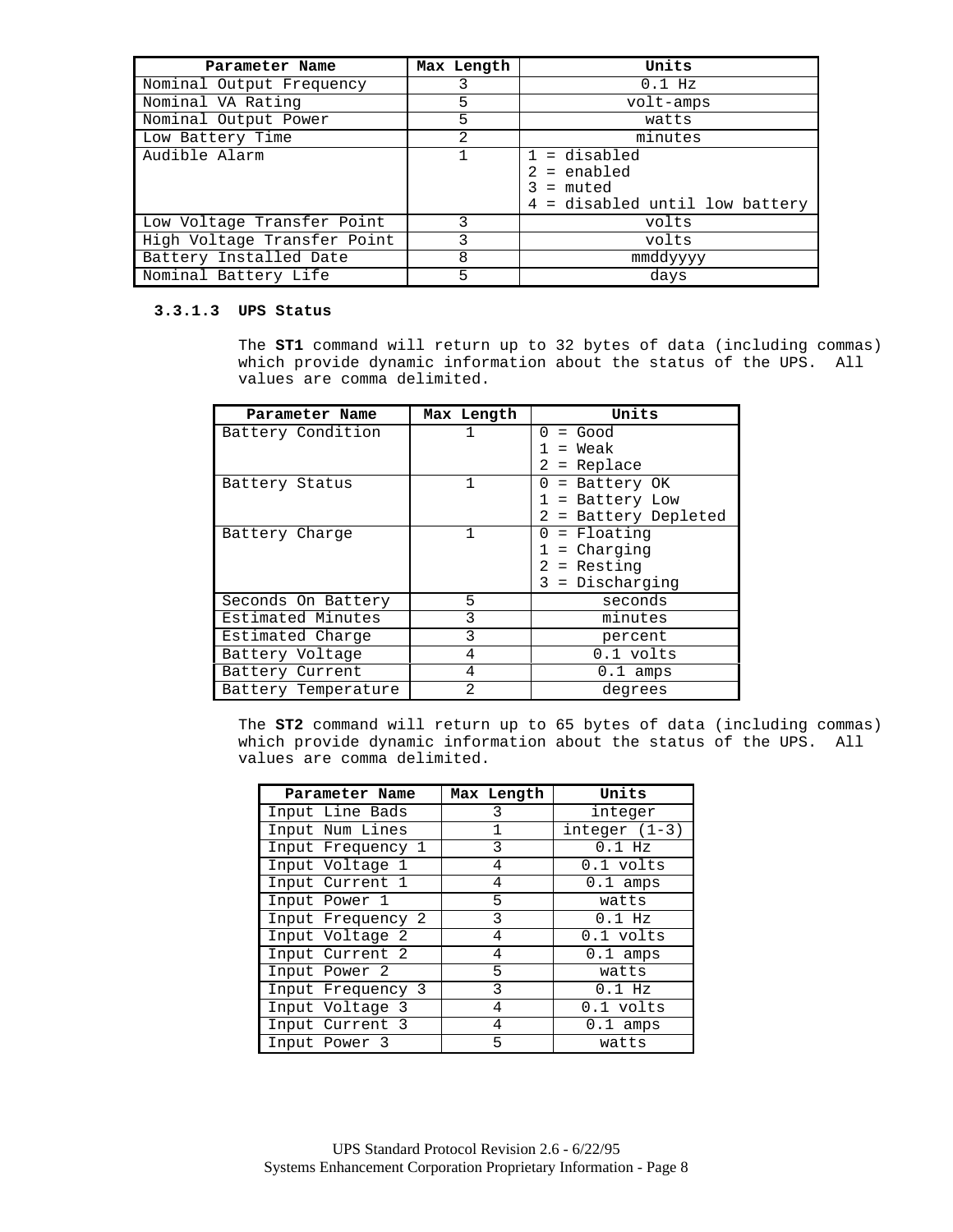| Parameter Name   | Max Length      | Units                                 |
|------------------|-----------------|---------------------------------------|
| Output Source    |                 | $\Omega$<br>$= Normal$ 1 = On Battery |
|                  |                 | On Bypass $3 =$ Reducing<br>$=$       |
|                  |                 | $=$ Boosting 5 = Other<br>4           |
| Output Frequency | 3               | $0.1$ Hz                              |
| Output Num Lines | $\mathbf{1}$    | $integer(1-3)$                        |
| Output Voltage 1 | 4               | 0.1 volts                             |
| Output Current 1 | 4               | $0.1$ amps                            |
| Output Power 1   | 5               | watts                                 |
| Output Load 1    | 3               | percent                               |
| Output Voltage 2 | 4               | 0.1 volts                             |
| Output Current 2 | 4<br>$0.1$ amps |                                       |
| Output Power 2   | 5               | watts                                 |
| Output Load 2    | 3               | percent                               |
| Output Voltage 3 | 4               | 0.1 volts                             |
| Output Current 3 | 4               | $0.1$ amps                            |
| Output Power 3   | 5               | watts                                 |
| Output Load 3    | 3               | percent                               |

The **ST3** command will return up to 66 bytes of data (including commas) which provide dynamic information about the status of the UPS. All values are comma delimited.

The **ST4** command will return up to 53 bytes of data (including commas) which provide dynamic information about the status of the UPS. All values are comma delimited.

| Parameter Name   | Max Length | Units           |
|------------------|------------|-----------------|
| Bypass Frequency | 3          | $0.1$ Hz        |
| Bypass Num Lines |            | $integer (1-3)$ |
| Bypass Voltage 1 | 4          | 0.1 volts       |
| Bypass Current 1 | 4          | $0.1$ amps      |
| Bypass Power 1   | 5          | watts           |
| Bypass Voltage 2 | 4          | 0.1 volts       |
| Bypass Current 2 | 4          | $0.1$ amps      |
| Bypass Power 2   | 5          | watts           |
| Bypass Voltage 3 | 4          | 0.1 volts       |
| Bypass Current 3 | 4          | $0.1$ amps      |
| Bypass Power 3   | 5          | watts           |

The **ST5** command will return up to 29 bytes of data (including commas) which provide dynamic information about the status of the UPS. All values are comma delimited.

| Parameter Name          | Max Length   | Units                                               |
|-------------------------|--------------|-----------------------------------------------------|
| Alarm Temperature       |              | $0 = No$ Alarm Active, $1 =$ Alarm Active           |
| Alarm Input Bad         |              | $0 = No$ Alarm Active, $1 =$ Alarm Active           |
| Alarm Output Bad        |              | $0 = No$ Alarm Active, $1 =$ Alarm Active           |
| Alarm Overload          |              | $=$ No Alarm Active, 1 = Alarm Active<br>$\Omega$   |
| Alarm Bypass Bad        | $\mathbf{1}$ | $0 = No$ Alarm Active, $1 =$ Alarm Active           |
| Alarm Output Off        |              | = No Alarm Active, 1 = Alarm Active<br>$\Omega$     |
| Alarm UPS Shutdown      |              | $0 = No$ Alarm Active, $1 =$ Alarm Active           |
| Alarm Charger Failure   |              | $0 = No$ Alarm Active, $1 =$ Alarm Active           |
| Alarm System Off        |              | $0 = No$ Alarm Active, $1 =$ Alarm Active           |
| Alarm Fan Failure       |              | $0 = No$ Alarm Active, $1 =$ Alarm Active           |
| Alarm Fuse Failure      |              | $0 = No$ Alarm Active, $1 =$ Alarm Active           |
| Alarm General Fault     |              | $=$ No Alarm Active, $1 =$ Alarm Active<br>$\Omega$ |
| Alarm Awaiting Power    |              | $0 = No$ Alarm Active, $1 =$ Alarm Active           |
| Alarm Shutdown Pending  | $\mathbf{1}$ | $0 = No$ Alarm Active, $1 =$ Alarm Active           |
| Alarm Shutdown Imminent |              | $0 = No$ Alarm Active, $1 =$ Alarm Active           |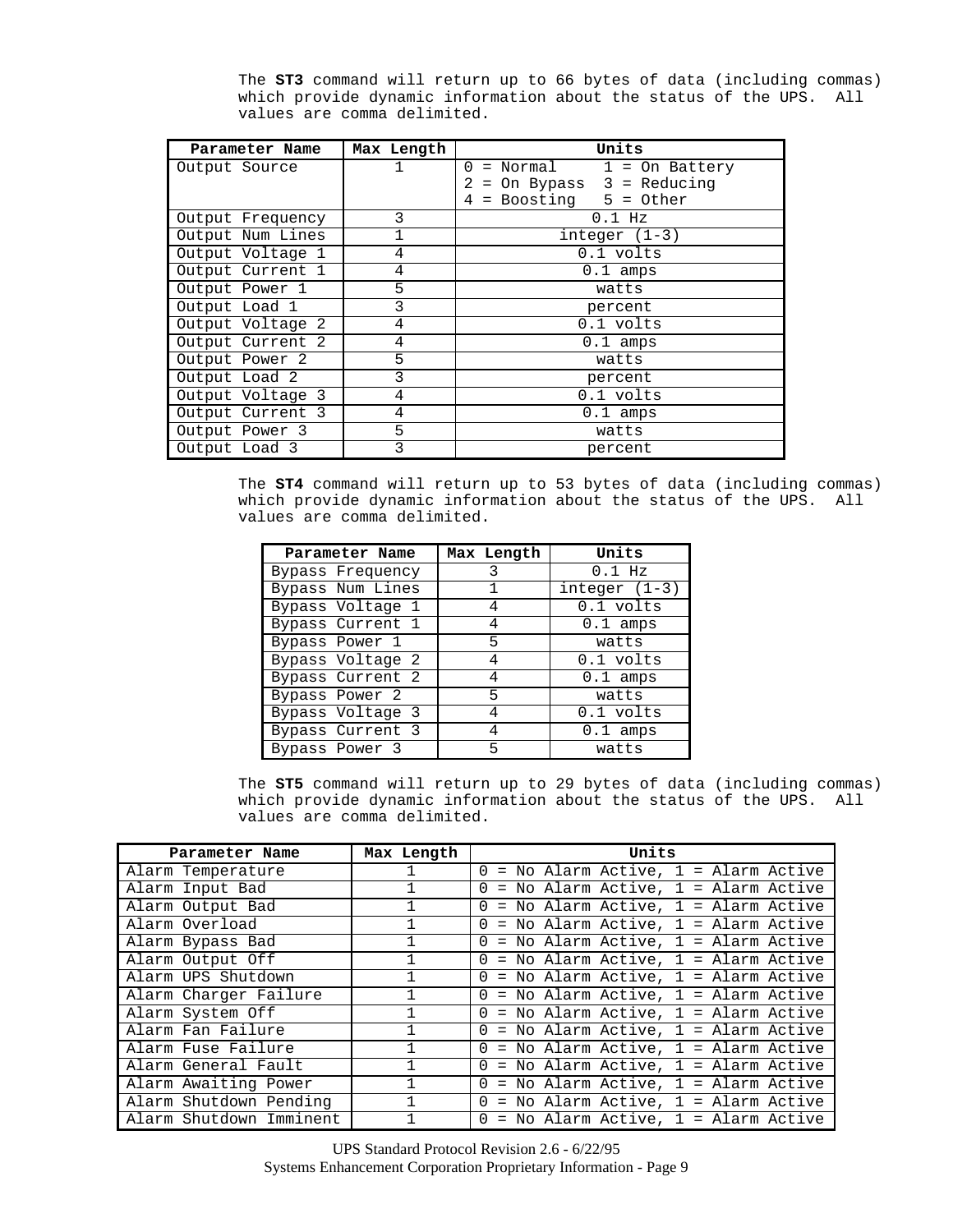The **STR** command will return up to 66 bytes of data (including commas) which provide the detailed result of the most recent UPS self test performed. All values are comma delimited.

| Parameter Name       | Max Length | Units                                                                                                   |                                              |
|----------------------|------------|---------------------------------------------------------------------------------------------------------|----------------------------------------------|
| Test Results Summary |            | $0 = No test performed$<br>$12$ = Test in progress<br>$ 4$ = Battery test failed $5$ = Deep test failed | $1$ = Test passed<br>3 = General test failed |
| Test Results Detail  | 64         | string                                                                                                  |                                              |

The UBR command will return up to 5 bytes of data showing the UPS baud rate.

| Parameter Name | Max Length | Units                         |
|----------------|------------|-------------------------------|
| UPS Baud Rate  |            | 1200, 2400, 4800, 9600, 19200 |

# **3.3.4 Set Commands**

| Command    | Description                                                                                                                 | Max<br>Lengt      | Data                                                                                                | Parameter Set                                                                                                                                                                                                                                                                                                                    |
|------------|-----------------------------------------------------------------------------------------------------------------------------|-------------------|-----------------------------------------------------------------------------------------------------|----------------------------------------------------------------------------------------------------------------------------------------------------------------------------------------------------------------------------------------------------------------------------------------------------------------------------------|
| ATR        | If ON, UPS system will<br>restart after a shutdown.<br>If OFF, UPS must be<br>restarted manually.                           | h<br>$\mathbf{1}$ | $1 = ON$<br>(auto)<br>$2 = OFF (manual)$                                                            | Auto Reboot                                                                                                                                                                                                                                                                                                                      |
| <b>NOM</b> | Sets configuration group<br>values.                                                                                         | 55                | Configuration<br>group parameters<br>(comma delimited)                                              | Nominal Input Voltage,<br>Nominal Input Frequency,<br>Nominal Output Voltage,<br>Nominal Output Frequency,<br>Nominal volt-amp rating,<br>Nominal Output Power,<br>Nominal Low Battery Time,<br>Audible alarm state,<br>Low Volt Transfer Point,<br>High Volt Transfer Point,<br>Battery Installed Date,<br>Nominal Battery Life |
| PSD        | Performs shutdown action<br>defined by Shutdown Type<br>after the indicated<br>number of seconds.                           | $\overline{7}$    | $-1$ = Abort<br>$0 = Immediate$<br>$>0$ = seconds<br>until<br>shutdown                              | Shutdown After Delay                                                                                                                                                                                                                                                                                                             |
| RWD        | Immediately performs<br>shutdown action defined<br>by Shutdown Type, then<br>restarts after indicated<br>number of seconds. | $\overline{7}$    | Seconds                                                                                             | Reboot With Duration                                                                                                                                                                                                                                                                                                             |
| <b>SDA</b> | Defines action to be<br>taken at UPS shutdown.                                                                              | $\mathbf{1}$      | $1 = UPS$ output<br>$2 = UPS$ system                                                                | Shutdown Type                                                                                                                                                                                                                                                                                                                    |
| STD        | Starts UPS output after<br>indicated number of<br>seconds.                                                                  | $\overline{7}$    | $-1$ = Abort<br>$0 =$ Immediate<br>$>0$ = seconds<br>until<br>startup                               | Startup After Delay                                                                                                                                                                                                                                                                                                              |
| TST        | Test                                                                                                                        | $\overline{2}$    | $-1$ = Abort Test<br>$0 = No$ effect<br>$1 = General Test$<br>$2$ = Battery Test<br>$3 = Deep Test$ | Test Type                                                                                                                                                                                                                                                                                                                        |
| <b>UBR</b> | Sets UPS baud rate                                                                                                          | 5                 | 1200, 2400, 4800,<br>9600, 19200                                                                    | UPS baud rate                                                                                                                                                                                                                                                                                                                    |
| UID        | Sets UPS ID string.                                                                                                         | 64                | ID string                                                                                           | Identification                                                                                                                                                                                                                                                                                                                   |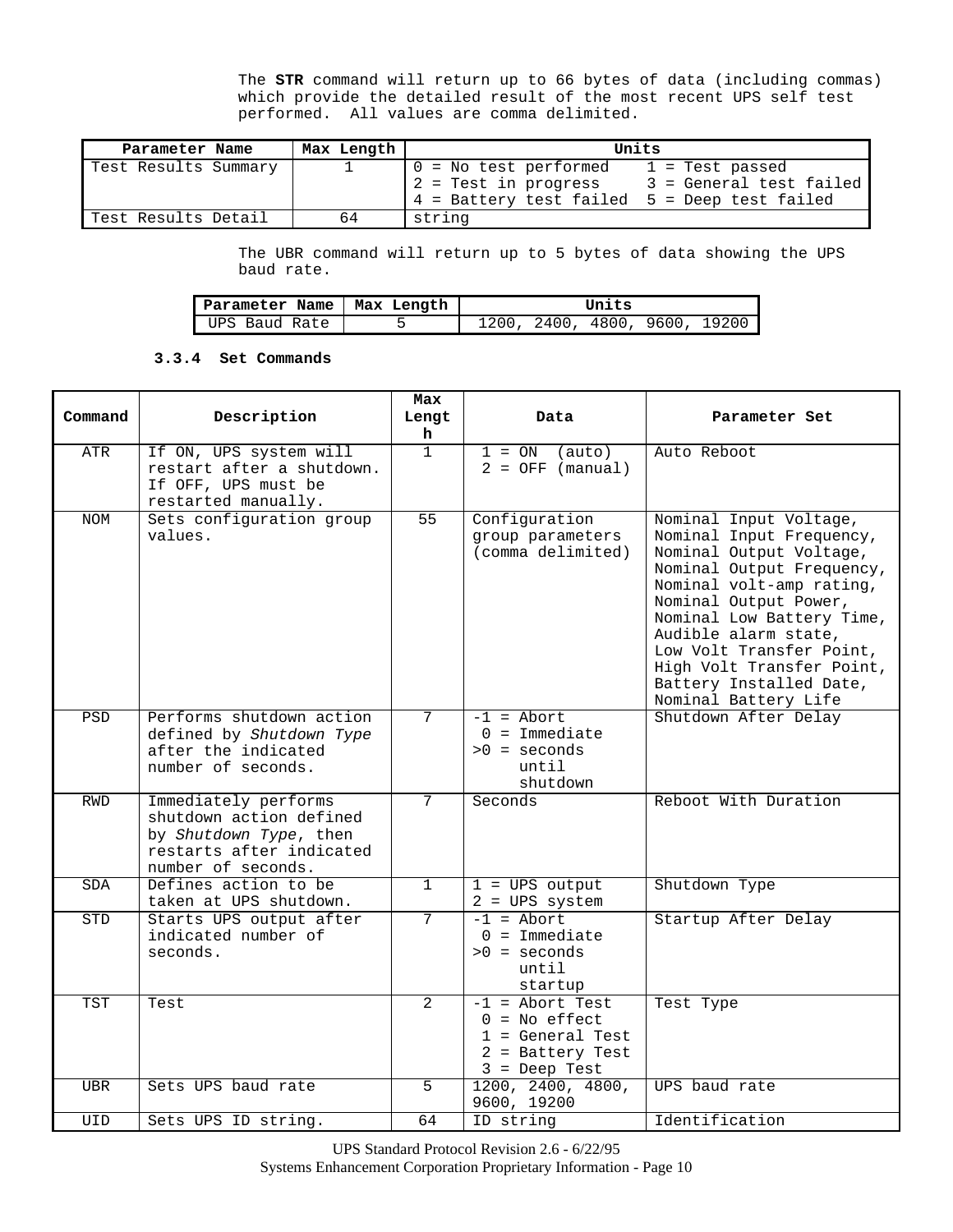#### **3.4 Communication examples**

Following are examples of commands that may be sent to a UPS, and responses to those commands from the UPS.

### **3.4.1 Poll commands examples**

**Host requests the Available parameters (part 1):**

^P003AP1

^ - Header character P - Record type (poll request) 003 - Number of data bytes to follow AP1 - Request for Available parameters (part 1)

### **UPS responds:**

^D0196,10,21,22,23,36,37

 ^ - Header character D - Record type (Data returned in response to poll) 019 - number of data bytes to follow 6 - Alarm General fault supported 10 - Alarm overload supported 21 - Battery installed date supported 22 - Battery status supported 23 - Battery Temperature supported 36 - Estimated charge supported 37 - Estimated minutes supported

### **Host requests the UPS Manufacturer:**

^P003MAN

#### **UPS responds:**

 $^{\sim}$  0

- ^ Header character
- 0 Record type (command rejected/not supported)

#### **Host requests the UPS Model:**

^P003MOD

### **UPS responds:**

^D010Model 9999

010 - Number of data bytes to follow Model 9999 - Model number

### **Host requests the Nominal parameters:**

^P003NOM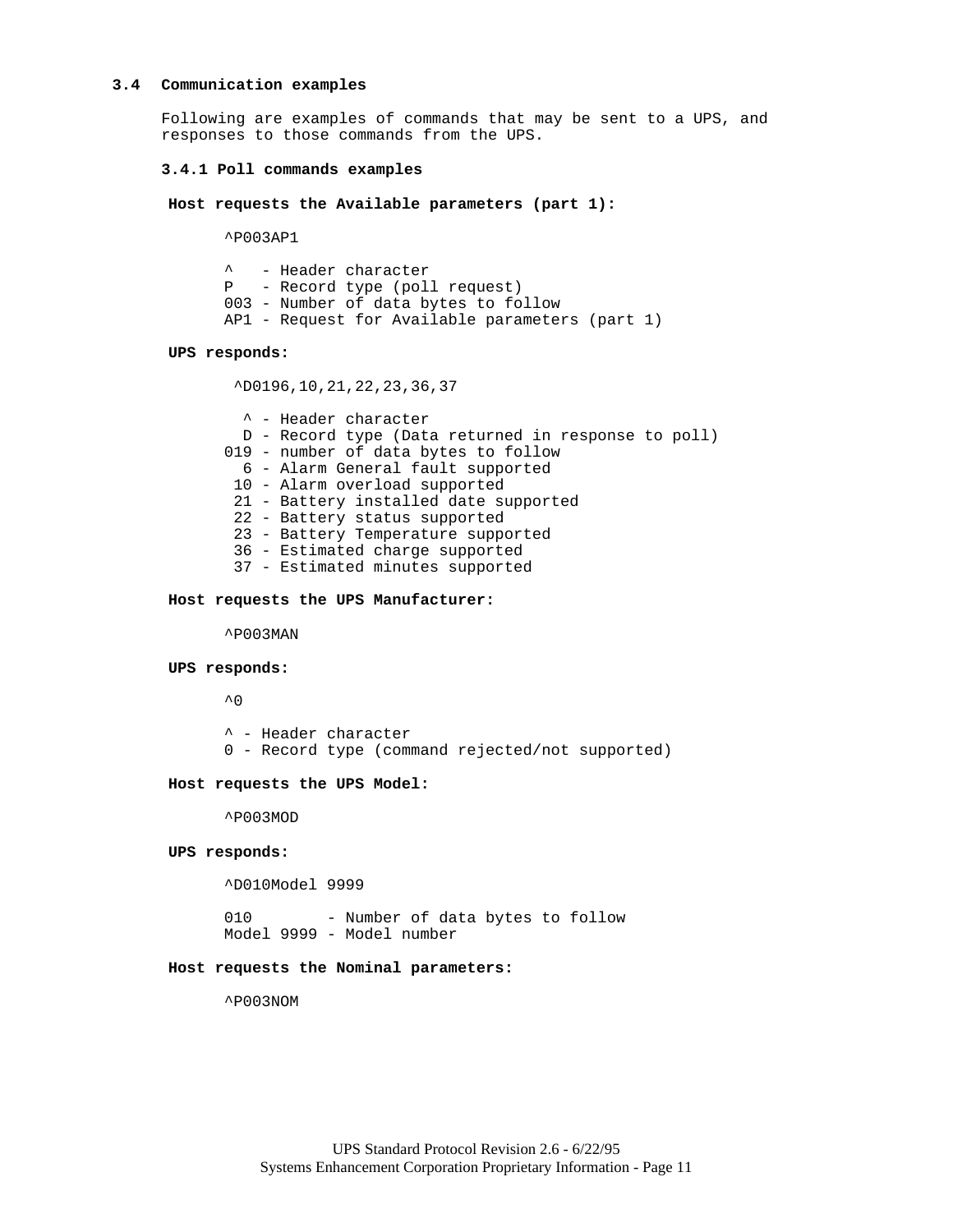^D025,,,,900,,,,,,04171995,750 025 - Number of data bytes to follow 900 - Nominal Volt/amp rating 04171995 - Battery installed date

750 - Nominal Battery Life

**Host requests the Status parameters (part 1 - Battery):**

^P003ST1

#### **UPS responds:**

^D015,0,,,10,90,,,35 015 - Number of data bytes to follow 0 - Battery status normal 10 - Estimated minutes 90 - Estimated charge 35 - Battery temperature

#### **Host requests the Status parameters (part 2 - Input):**

^P003ST2

### **UPS responds:**

^D007,,,1180

007 - Number of data bytes to follow 1180 - Input voltage 1 (118.0 volts)

Note: Since no other parameters after Input Voltage 1 are returned, it is not necessary to provide the comma delimiters.

#### **Host requests the Status parameters (part 3 - Output):**

^P003ST3

### **UPS responds:**

^D004,,,1200

007 - Number of data bytes to follow 1200 - Output voltage 1 (120.0 volts)

**Host requests the Status parameters (part 5 - Alarms):**

^P003ST5

### **UPS responds:**

 $^{\wedge}$ D013,,,,,,,,,,,,,0 013 - Number of data bytes to follow 1 - Alarm overload (true) 0 - Alarm general fault (false)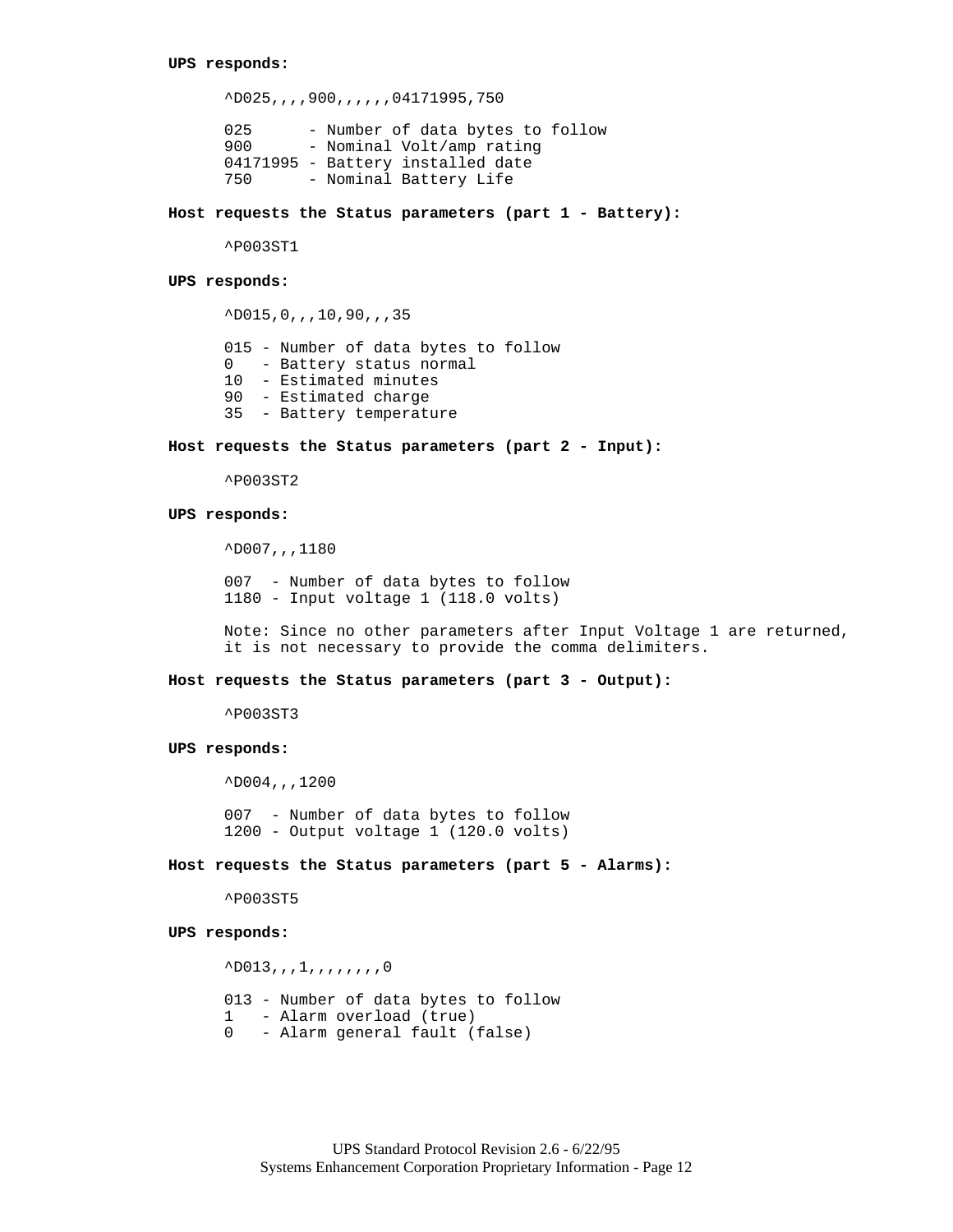**Host requests the UPS Self test results:**

^P003STR

#### **UPS responds:**

^D0011

^ - Header character D - Record type (Data returned in response to poll) 001 - Number of data bytes to follow 1 - Self test passed

### **3.4.2 SET Commands Examples**

**Host attempts to set the UPS Identification string:**

^S008UIDA UPS

^ - Header character S - Record type (set request) 008 - Number of data bytes to follow UID - Request to set UPS Identification string A UPS - UPS Identification string

### **Host attempts to set the UPS Baud rate:**

^S007UBR9600

**Host attempts to set the perform test variable:**

^S004TST1

**Host attempts to set the Shutdown action:**

^S004SDA1

**Host attempts to set the Perform Shutdown:**

^S006PSD120

**Host attempts to set the Nominal values :**

^S015NOM120,60,,,600

015 - Number of data bytes to follow NOM - Request to set nominal values 120 - Nominal Input Voltage 60 - Nominal Input Frequency 600 - Nominal VA Rating